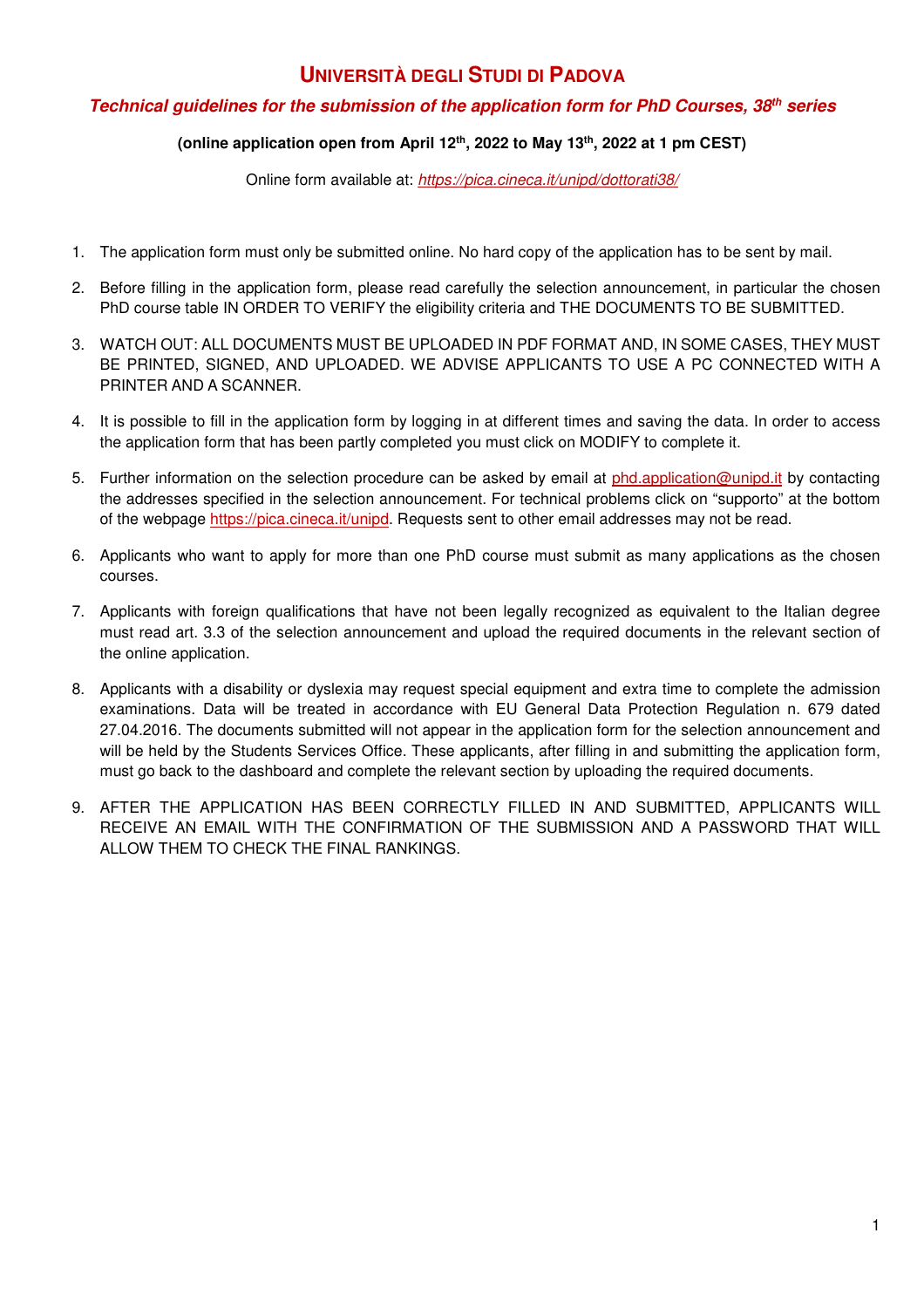# **DATA REGISTRATION**

Go to the website *https://pica.cineca.it/unipd/dottorati38/*

At the first access applicants need to register by clicking on 'Register' and complete the necessary data (fig.1,2).

# **Fig. 1 – Registration home page**

|                            | Ċ                  |                                                                                                                                                                                                                                             |                                                                                                                                                                                                                                                                                                                                                                                                                        | $\blacktriangle$ Login |
|----------------------------|--------------------|---------------------------------------------------------------------------------------------------------------------------------------------------------------------------------------------------------------------------------------------|------------------------------------------------------------------------------------------------------------------------------------------------------------------------------------------------------------------------------------------------------------------------------------------------------------------------------------------------------------------------------------------------------------------------|------------------------|
|                            | LOGIN              |                                                                                                                                                                                                                                             |                                                                                                                                                                                                                                                                                                                                                                                                                        |                        |
|                            |                    |                                                                                                                                                                                                                                             |                                                                                                                                                                                                                                                                                                                                                                                                                        |                        |
|                            |                    | Italiano English                                                                                                                                                                                                                            |                                                                                                                                                                                                                                                                                                                                                                                                                        |                        |
|                            |                    | If you already own a loginmiur, reprise or referees account, use it<br>by clicking "loginmiur, reprise or referees" in the menu<br>"credentials". Otherwise, please register on this portal by using the<br>link at the bottom of this page | EN SPID è il sistema di accesso che consente di utilizzare, con<br>un'identità digitale unica, i servizi online della Pubblica<br>Amministrazione e dei privati accreditati. Se sei già in possesso di<br>un'identità digitale, accedi con le credenziali del tuo gestore. Se<br>non hai ancora un'identità digitale, richiedila ad uno dei gestori.<br>In alternativa è possibile accedere al servizio utilizzando le |                        |
|                            |                    | <b>Credentials</b>                                                                                                                                                                                                                          | credenziali istituzionali rilasciate dall'ente.                                                                                                                                                                                                                                                                                                                                                                        |                        |
|                            |                    | PICA / REPRISE<br>$\checkmark$                                                                                                                                                                                                              | Enter with SPID o Credenziali Istituzionali                                                                                                                                                                                                                                                                                                                                                                            |                        |
|                            |                    | <b>Username</b>                                                                                                                                                                                                                             |                                                                                                                                                                                                                                                                                                                                                                                                                        |                        |
|                            |                    | Password                                                                                                                                                                                                                                    |                                                                                                                                                                                                                                                                                                                                                                                                                        |                        |
|                            |                    |                                                                                                                                                                                                                                             |                                                                                                                                                                                                                                                                                                                                                                                                                        |                        |
|                            |                    | $\Box$ Remember me                                                                                                                                                                                                                          |                                                                                                                                                                                                                                                                                                                                                                                                                        |                        |
|                            |                    | Log in                                                                                                                                                                                                                                      |                                                                                                                                                                                                                                                                                                                                                                                                                        |                        |
|                            |                    |                                                                                                                                                                                                                                             |                                                                                                                                                                                                                                                                                                                                                                                                                        |                        |
|                            |                    | prgot your credentials?<br>New registration                                                                                                                                                                                                 |                                                                                                                                                                                                                                                                                                                                                                                                                        |                        |
|                            |                    |                                                                                                                                                                                                                                             |                                                                                                                                                                                                                                                                                                                                                                                                                        |                        |
| Fig. 2 - Registration data |                    |                                                                                                                                                                                                                                             |                                                                                                                                                                                                                                                                                                                                                                                                                        |                        |
|                            |                    |                                                                                                                                                                                                                                             |                                                                                                                                                                                                                                                                                                                                                                                                                        |                        |
|                            |                    |                                                                                                                                                                                                                                             |                                                                                                                                                                                                                                                                                                                                                                                                                        |                        |
|                            |                    | <mark>P</mark> iattaforma <mark>I</mark> ntegrata<br><mark>C</mark> oncorsi Atenei                                                                                                                                                          |                                                                                                                                                                                                                                                                                                                                                                                                                        |                        |
|                            |                    |                                                                                                                                                                                                                                             |                                                                                                                                                                                                                                                                                                                                                                                                                        |                        |
|                            |                    |                                                                                                                                                                                                                                             |                                                                                                                                                                                                                                                                                                                                                                                                                        |                        |
|                            |                    |                                                                                                                                                                                                                                             |                                                                                                                                                                                                                                                                                                                                                                                                                        |                        |
| <b>REGISTER</b>            |                    |                                                                                                                                                                                                                                             |                                                                                                                                                                                                                                                                                                                                                                                                                        |                        |
|                            |                    |                                                                                                                                                                                                                                             |                                                                                                                                                                                                                                                                                                                                                                                                                        |                        |
|                            | Italiano   English |                                                                                                                                                                                                                                             |                                                                                                                                                                                                                                                                                                                                                                                                                        |                        |
|                            |                    | Register on pica.cineca.it to submit your application.                                                                                                                                                                                      |                                                                                                                                                                                                                                                                                                                                                                                                                        |                        |
|                            |                    |                                                                                                                                                                                                                                             |                                                                                                                                                                                                                                                                                                                                                                                                                        |                        |
|                            | Credentials        |                                                                                                                                                                                                                                             |                                                                                                                                                                                                                                                                                                                                                                                                                        |                        |
|                            | Username           |                                                                                                                                                                                                                                             |                                                                                                                                                                                                                                                                                                                                                                                                                        |                        |
|                            |                    |                                                                                                                                                                                                                                             |                                                                                                                                                                                                                                                                                                                                                                                                                        |                        |
|                            |                    | please to use the format FirstnameLastname                                                                                                                                                                                                  |                                                                                                                                                                                                                                                                                                                                                                                                                        |                        |
|                            | Email              |                                                                                                                                                                                                                                             |                                                                                                                                                                                                                                                                                                                                                                                                                        |                        |
|                            |                    |                                                                                                                                                                                                                                             |                                                                                                                                                                                                                                                                                                                                                                                                                        |                        |
|                            |                    |                                                                                                                                                                                                                                             |                                                                                                                                                                                                                                                                                                                                                                                                                        |                        |
|                            | Password           |                                                                                                                                                                                                                                             |                                                                                                                                                                                                                                                                                                                                                                                                                        |                        |
|                            |                    | minimum length of 8 characters with at least one digit, the following characters are not allowed: $  \lt $ > " ' ? + % =                                                                                                                    |                                                                                                                                                                                                                                                                                                                                                                                                                        | Login                  |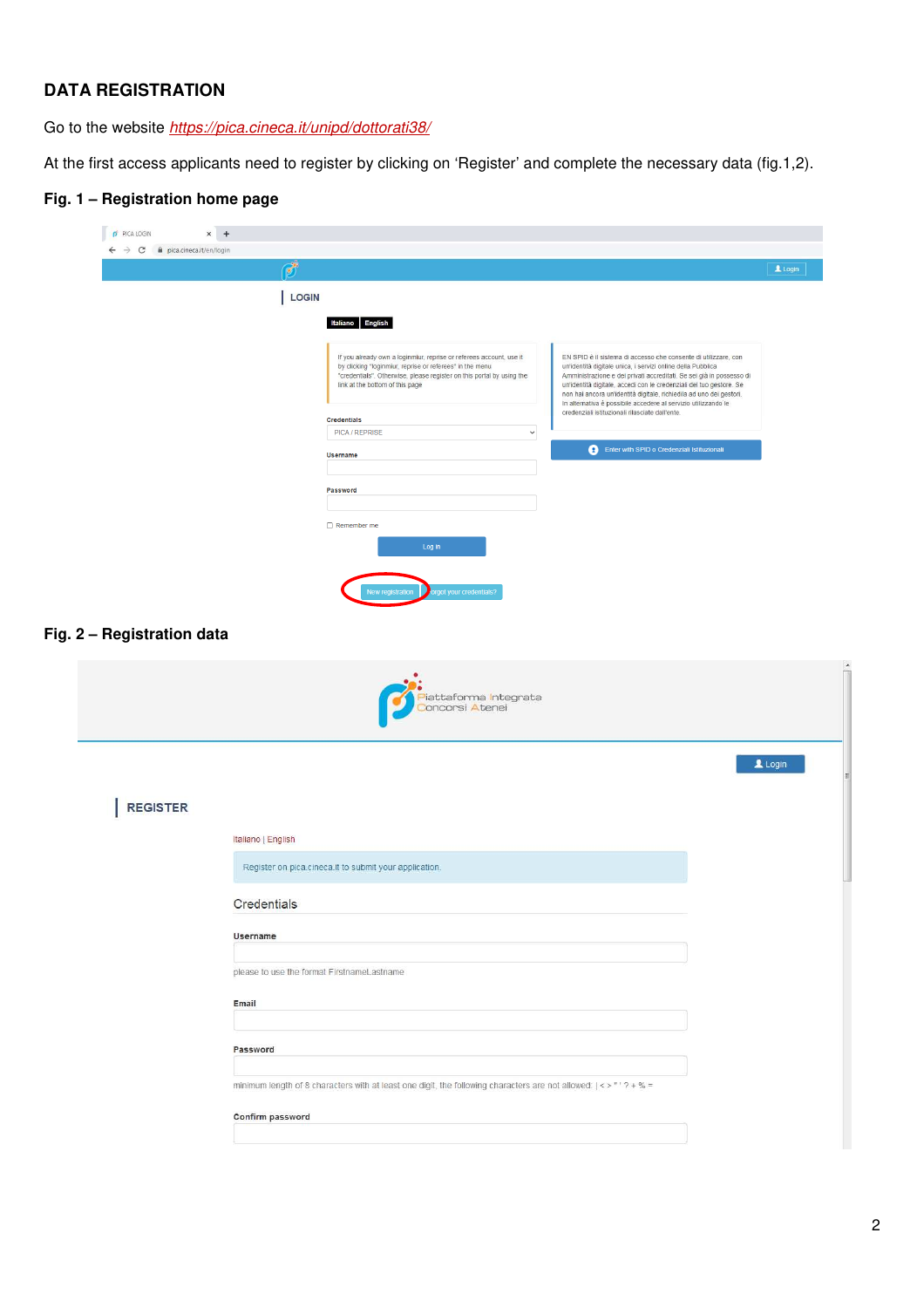After completing the data, click on 'New Registration'. Applicants will receive an email with the data to confirm their registration. In case you don't receive or cannot find the email, please ask for assistance by clicking on the link "supporto" available at the bottom of the page https://pica.cineca.it/unipd(fig.3)

### **Fig. 3 – Registration fields**

| <b>Mobile</b>                                                                                                                                      |
|----------------------------------------------------------------------------------------------------------------------------------------------------|
|                                                                                                                                                    |
| ■ By entering my email address above, I agree to receive technical information messages concerning the portal and the<br>services available on it. |
| $\Box$ I declare to be aware of the notice about nomenal data protection, provided by the compatent outbority, as otated in                        |

 $\Box$  I declare to be aware of the <u>notice</u> about personal data protection, provided by the competent authority, as stated in art. 13 of the UE regulation 2016/679



If applicants already have LOGINMIUR credentials, they don't need to register again. They must access with their LOGINMIUR username and password in the relevant field LOGINMIUR.

In case you forget username and password, click on 'Forgot your credentials?'

The online procedure for submitting the application form can be also accessed through SPID (Public Digital Identity System – more information here: https://www.spid.gov.it/), by choosing the University of Padova from the list of institutions available (fig. 4, 5, 6) and following the instructions of the provider selected. In case of access via SPID, no signature will be required when submitting the application.

#### **Fig. 4 – Registration home page via SPID**

| $x +$<br>PICA LOGIN     |               |                                                                                                                                                                                                                                             |             |                                                                                                                                                                                                                                                                                                                                                                                                                        |       |
|-------------------------|---------------|---------------------------------------------------------------------------------------------------------------------------------------------------------------------------------------------------------------------------------------------|-------------|------------------------------------------------------------------------------------------------------------------------------------------------------------------------------------------------------------------------------------------------------------------------------------------------------------------------------------------------------------------------------------------------------------------------|-------|
| pica.cineca.it/en/login |               |                                                                                                                                                                                                                                             |             |                                                                                                                                                                                                                                                                                                                                                                                                                        |       |
|                         | <b>CANADA</b> |                                                                                                                                                                                                                                             |             |                                                                                                                                                                                                                                                                                                                                                                                                                        | Login |
|                         | LOGIN         | Italiano English                                                                                                                                                                                                                            |             |                                                                                                                                                                                                                                                                                                                                                                                                                        |       |
|                         |               | If you already own a loginmiur, reprise or referees account, use it<br>by clicking "loginmiur, reprise or referees" in the menu<br>"credentials". Otherwise, please register on this portal by using the<br>link at the bottom of this page |             | EN SPID è il sistema di accesso che consente di utilizzare, con<br>un'identità digitale unica, i servizi online della Pubblica<br>Amministrazione e dei privati accreditati. Se sei già in possesso di<br>un'identità digitale, accedi con le credenziali del tuo gestore. Se<br>non hai ancora un'identità digitale, richiedila ad uno dei gestori.<br>In alternativa è possibile accedere al servizio utilizzando le |       |
|                         |               | <b>Credentials</b><br>PICA / REPRISE                                                                                                                                                                                                        | $\check{~}$ | credenziali istituzionali rilasciate dall'ente.                                                                                                                                                                                                                                                                                                                                                                        |       |
|                         |               | <b>Username</b>                                                                                                                                                                                                                             |             | Enter with SPID o Credenziali Istituzionali                                                                                                                                                                                                                                                                                                                                                                            |       |
|                         |               | Password                                                                                                                                                                                                                                    |             |                                                                                                                                                                                                                                                                                                                                                                                                                        |       |
|                         |               | $\Box$ Remember me                                                                                                                                                                                                                          |             |                                                                                                                                                                                                                                                                                                                                                                                                                        |       |
|                         |               | Log in                                                                                                                                                                                                                                      |             |                                                                                                                                                                                                                                                                                                                                                                                                                        |       |
|                         |               | Forgot your credentials?<br>New registration                                                                                                                                                                                                |             |                                                                                                                                                                                                                                                                                                                                                                                                                        |       |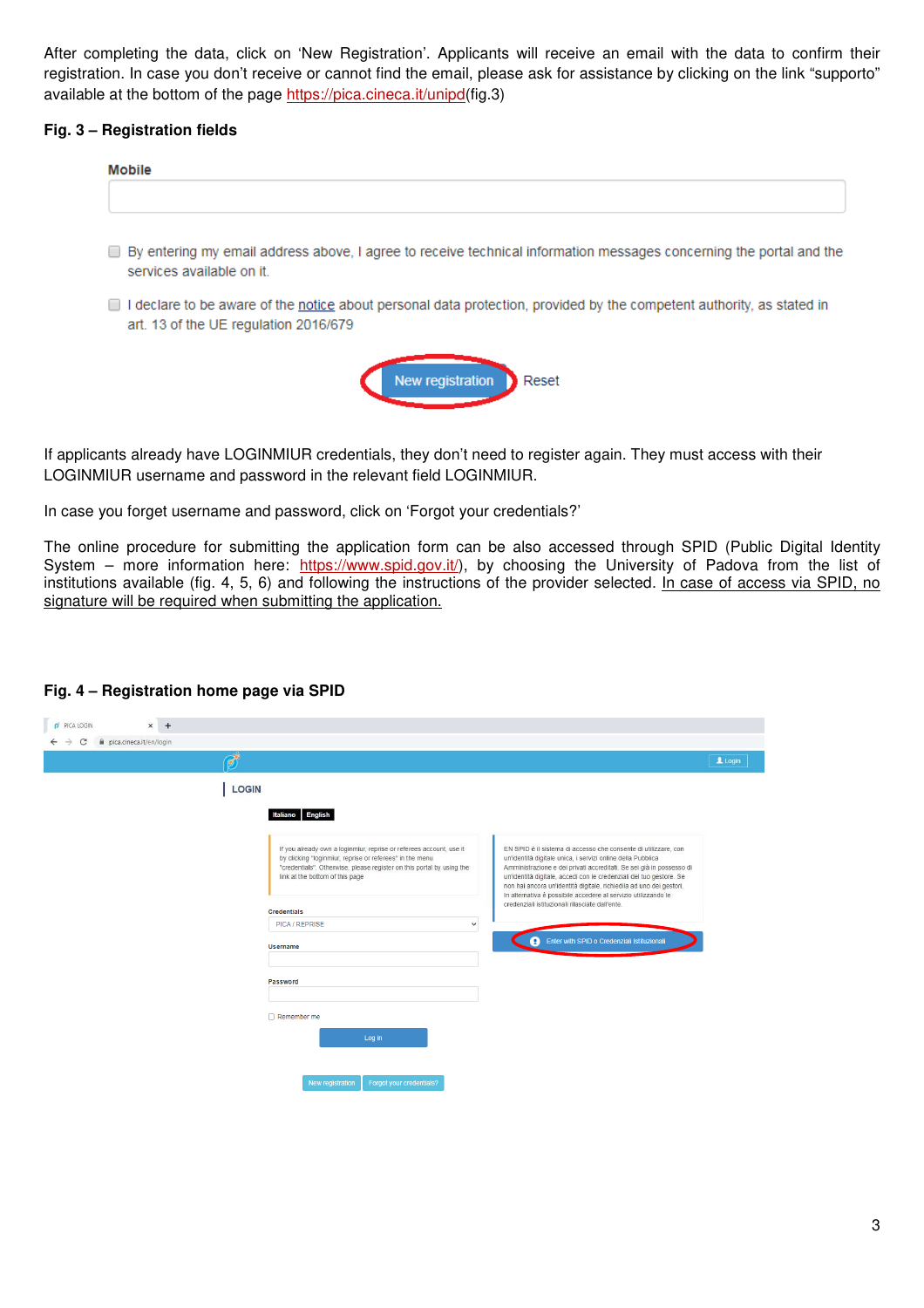## **Fig. 5 – Registration home page via SPID – choose the institution**



**Fig. 6 – Registration home page via SPID – choose the provider** 

| S50 <sub>7</sub>                  | <b>IDP UNIPD - SINGLE SIGN ON</b> |                      | <b>UNIVERSITÀ</b><br>DEGLI STUDI<br>DI PADOVA |  |
|-----------------------------------|-----------------------------------|----------------------|-----------------------------------------------|--|
|                                   |                                   |                      | I I its GB eng                                |  |
| Nome utente                       | nome.cognome                      | · @unipd.it          |                                               |  |
| Password                          |                                   | ○ @studenti.unipd.it |                                               |  |
| Accedi                            |                                   |                      |                                               |  |
| Oppure                            |                                   |                      |                                               |  |
| Ð                                 | <b>From SHID</b>                  |                      |                                               |  |
| Spiditalia<br>O Clicy a qui se ha |                                   |                      |                                               |  |
| <b>@Namirial!D</b>                |                                   |                      |                                               |  |
| InfoCert <b>ID</b><br>de          |                                   |                      | Shibboleth.                                   |  |
| <b>TIM id</b>                     |                                   |                      |                                               |  |
| SIELTE Id                         |                                   |                      |                                               |  |
| intesa <sup>(D</sup>              |                                   |                      |                                               |  |
| Poste ID spid                     |                                   |                      |                                               |  |
| croba.ttp                         |                                   |                      |                                               |  |
| <b>Collep</b> a                   |                                   |                      |                                               |  |
| <b>Maggiori info</b>              |                                   |                      |                                               |  |
| bai SPID?                         |                                   |                      |                                               |  |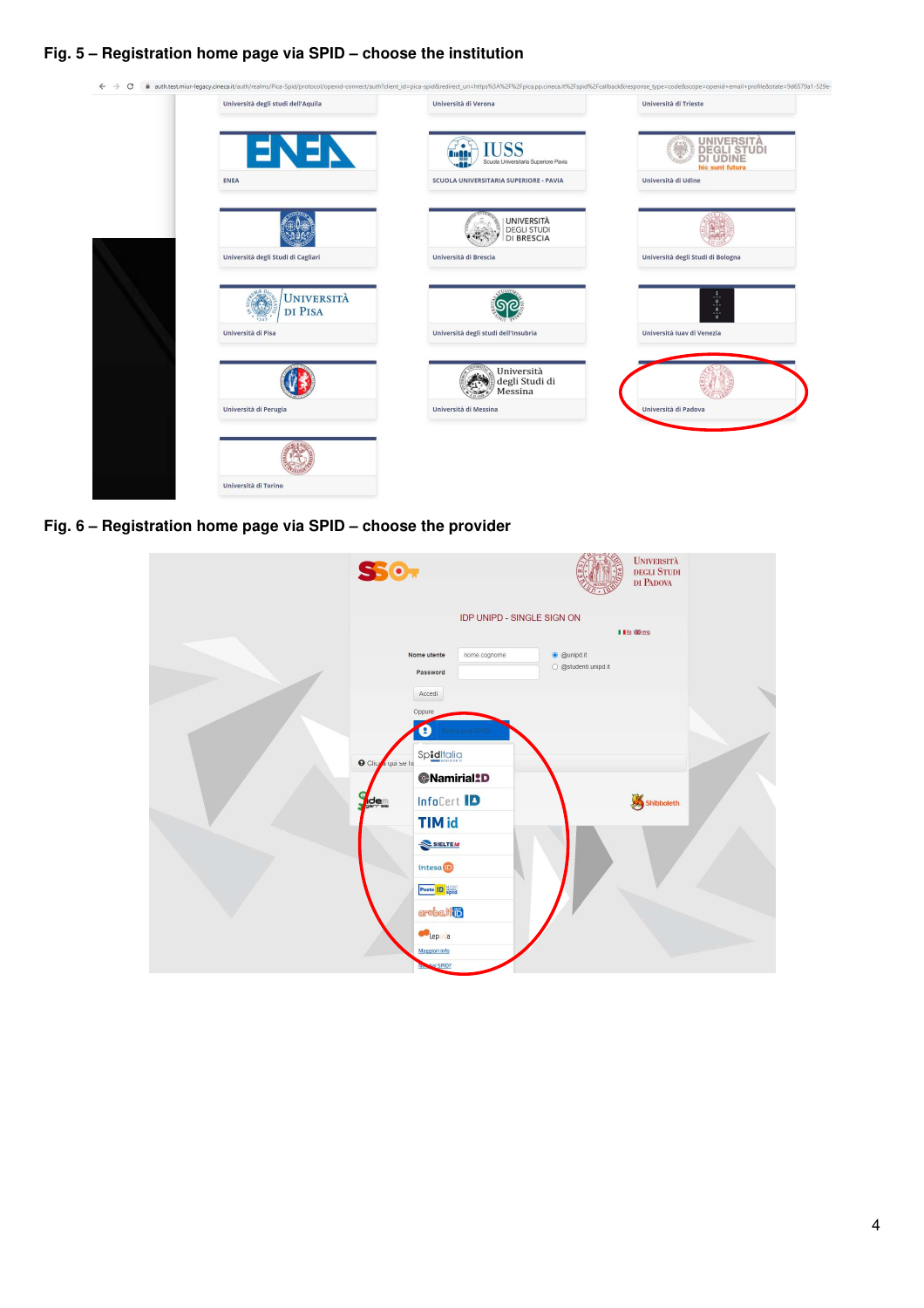# **APPLICATION FORM ACCESS**

Once registered, it is possible to access the website *https://pica.cineca.it/unipd/dottorati38/* and login with username and password to fill in the application form by clicking on 'New Submission'. Before filling in the application form applicants can modify their personal data by clicking on the top right button (User Profile) and choose what to modify (fig.7, 8).

#### **Fig. 7 – New submission**

| Compila una nuova domanda / New submission                                         |                                          |
|------------------------------------------------------------------------------------|------------------------------------------|
| Candidati con disabilità o DSA/Applicants with disability or Learning Disabilities | Lettere di referenza / Reference letters |
|                                                                                    |                                          |
|                                                                                    | In collaborazione con $\mathsf{CINECA}$  |
|                                                                                    | Supporto tecnico: unipadova@cineca.it    |
|                                                                                    | Informativa cookie                       |
|                                                                                    |                                          |

## **Fig. 8 – Application Sections**

| ← Cruscotto/Dashboard                                                                                       | Domanda/Application Id: 63218 |
|-------------------------------------------------------------------------------------------------------------|-------------------------------|
| <i>Indice/Index</i>                                                                                         |                               |
|                                                                                                             |                               |
| • Dati anagrafici e recapiti / Personal data                                                                |                               |
| • Dichiarazioni/Declarations                                                                                |                               |
| • Corso di dottorato/PhD course                                                                             |                               |
| · Titolo accademico/Admission qualification - Details                                                       |                               |
| • Titoli da allegare per la presentazione della domanda/Documents to be submitted with the application form |                               |

The first section is Personal Data. The data have partially been transferred from the registration procedure. There are some more data to be filled in (fig. 9). In case there are mistakes in the personal data applicants can modify them by clicking on the top right button (User Profile)

**WATCH OUT:** after filling in you always need to click on the button "SAVE AND PROCEED".

If the data have been correctly filled in you will directly go to the next section. Otherwise error messages will display and you will have to correct the data (fig. 9).

# **Fig. 9 – PERSONAL DATA SECTION**



In the Section DECLARATIONS you must read a list of declarations and upload an identity document (Identity card, Passport or Driving licence).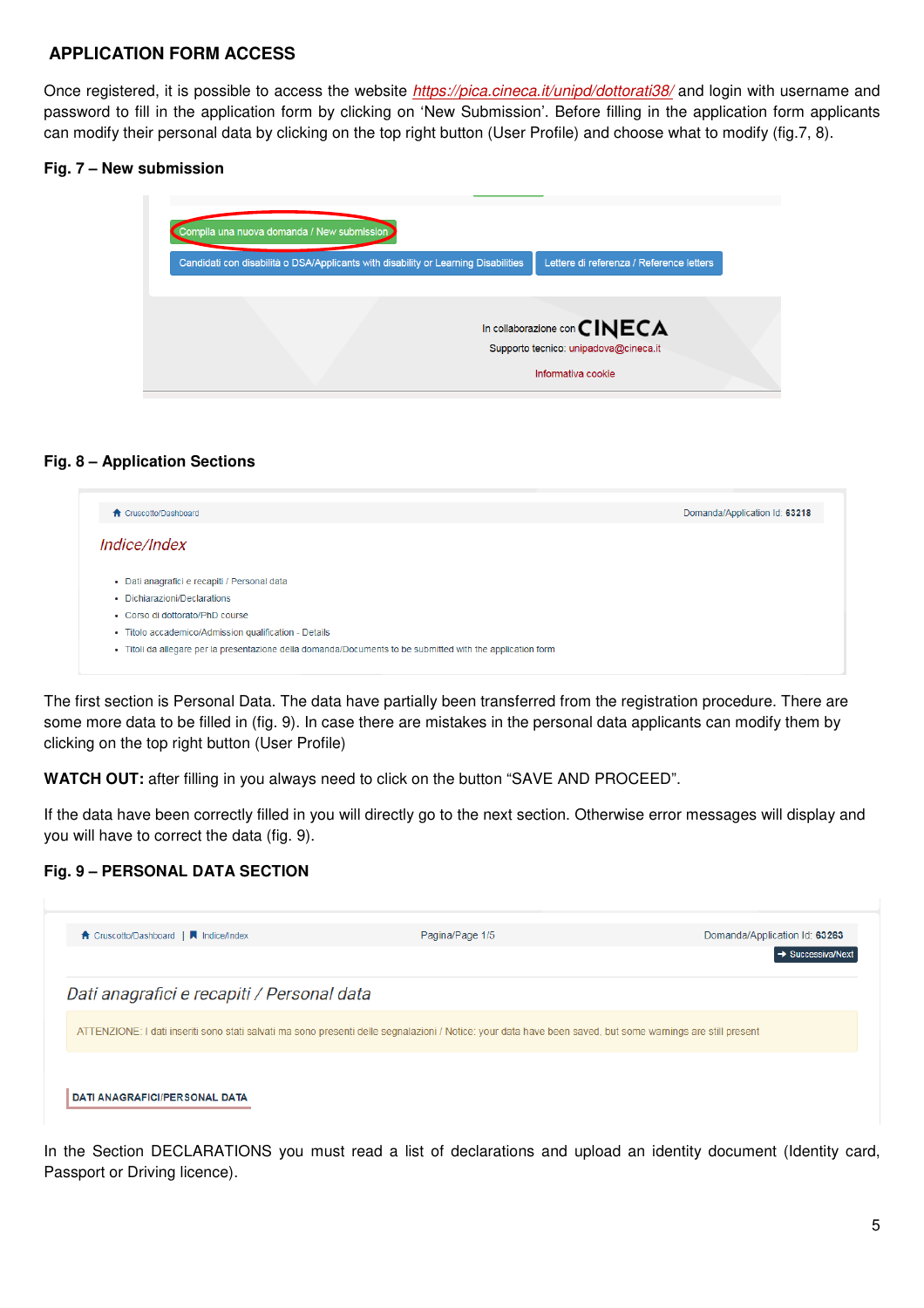In the following section applicants must choose the PhD Course (fig. 10), the order of the curricula (if any), the places, and the scholarships with priority research topic (if any) they want to apply for.

**WATCH OUT:** PhD courses in ECONOMICS AND MANAGEMENT and MOLECULAR SCIENCES have different selection procedures according to the curriculum. For these two courses, in the online application candidates will be asked to select which curriculum they wish to apply for and, depending on the choice made, the places available.

If specified in the PhD table applicants will also see scholarships reserved to applicants with foreign qualifications. Eligible applicants can specify their interest to apply for such scholarships. If these scholarships are awarded via separate rankings, eligible applicants must choose if they want to apply for this particular kind of scholarships or for the other places/scholarships available.

## **Fig. 10 – PhD COURSE Section**

| ↑ Cruscotto/Dashboard   ■ Indice/Index | Pagina/Page 3/5 | Domanda/Application Id: 63218 |
|----------------------------------------|-----------------|-------------------------------|
| + Precedente/Previous                  |                 | $\rightarrow$ Successiva/Next |
| Corso di dottorato/PhD course          |                 |                               |
|                                        |                 |                               |
| <b>CORSO DI DOTTORATO/PHD COURSE</b>   |                 |                               |
|                                        |                 |                               |
| <b>Corso / Phd Course</b>              |                 |                               |

In the following section (ADMISSION QUALIFICATION – RELEVANT OPTIONS) applicants must choose one out of the four options proposed (fig. 11).

# **Fig. 11 – ADMISSION QUALIFICATION – RELEVANT OPTIONS**

| Titolo accademico/Admission qualification - Details                                                                                                                                                                    |  |  |  |
|------------------------------------------------------------------------------------------------------------------------------------------------------------------------------------------------------------------------|--|--|--|
| <b>TITOLI DI STUDIO/QUALIFICATIONS</b>                                                                                                                                                                                 |  |  |  |
|                                                                                                                                                                                                                        |  |  |  |
|                                                                                                                                                                                                                        |  |  |  |
| Tipo / Type                                                                                                                                                                                                            |  |  |  |
| Selezionare una tipologia / Select a type<br>Titolo di studio italiano - Laureato / Italian degree<br>Titolo di studio italiano - Laureando / Italian degree<br>Titolo di studio straniero - Laureato / Foreign degree |  |  |  |

In the following section applicants must fill in the data of their admission qualification, either already awarded or to be awarded by September 30<sup>th</sup>, 2022 (fig. 12).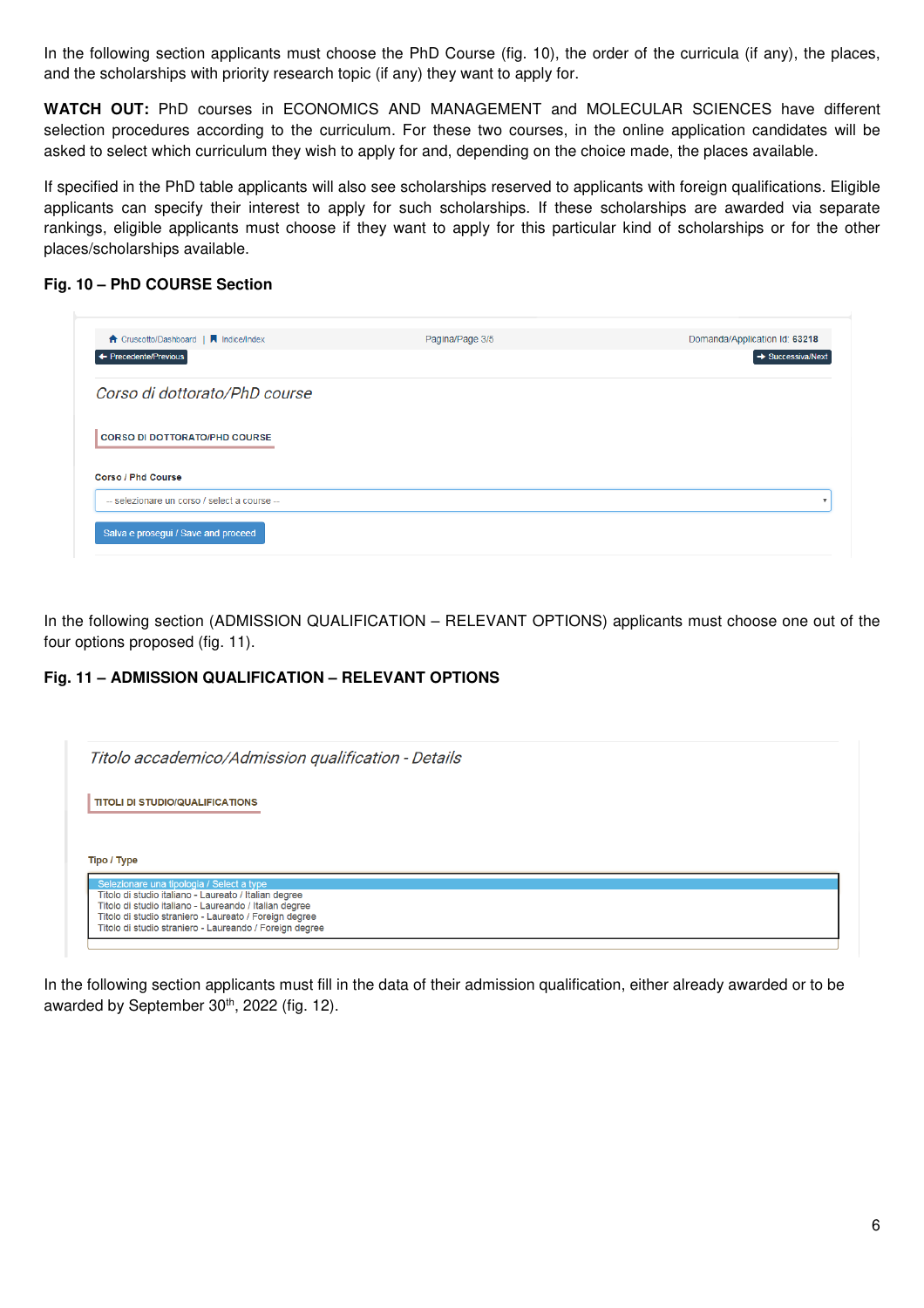#### **Fig. 12 – ADMISSION QUALIFICATION – DETAILS**

| ← Cruscotto/Dashboard   ■ Indice/Index                                               | Pagina/Page 4/5             | Domanda/Application Id: 647641 |
|--------------------------------------------------------------------------------------|-----------------------------|--------------------------------|
| ← Precedente/Previous                                                                |                             | $\rightarrow$ Successiva/Next  |
| Titolo accademico/Admission qualification - Details                                  |                             |                                |
| Titoli di studio / Academic qualifications                                           |                             |                                |
| Tipo / Type                                                                          |                             |                                |
| ---- Selezionare una tipologia / Select a type                                       |                             | $\checkmark$                   |
| Tipo laurea / Second cycle degree (e.g. M.Sc., M.Phil, etc)                          |                             |                                |
|                                                                                      |                             |                                |
| Università / University                                                              |                             |                                |
|                                                                                      |                             |                                |
| Titolo di Studio / Type of second cycle degree (e.g. M.Sc. in Economics)             |                             |                                |
|                                                                                      |                             |                                |
| Data effettiva o prevista di conseguimento titolo / Real or presumed graduation date |                             |                                |
| gg/mm/aaaa -- dd/mm/yyyy                                                             |                             |                                |
| Voto / Grade                                                                         |                             |                                |
|                                                                                      | □<br>con lode / with honors |                                |
|                                                                                      |                             |                                |
|                                                                                      |                             |                                |
| ← Precedente/Previous                                                                |                             | $\rightarrow$ Successiva/Next  |

In the section "DOCUMENTS TO BE SUBMITTED WITH THE APPLICATION FORM" you must upload all the documents specified for the selection for each PhD course, with the exclusion of reference letters which must be submitted via a specific procedure (see par. 3). **Therefore we advise applicants to pay special attention to the documents to be submitted listed in the PhD course table in order to upload them all correctly**.

**WATCH OUT: In this section you must upload the documents requested for the recognition of the foreign academic degree (art. 3.3 of the selection announcement - Admission of applicants with foreign (non-Italian) qualifications).** 

The files must be in pdf format and readable. For each file a brief description is needed (fig. 13).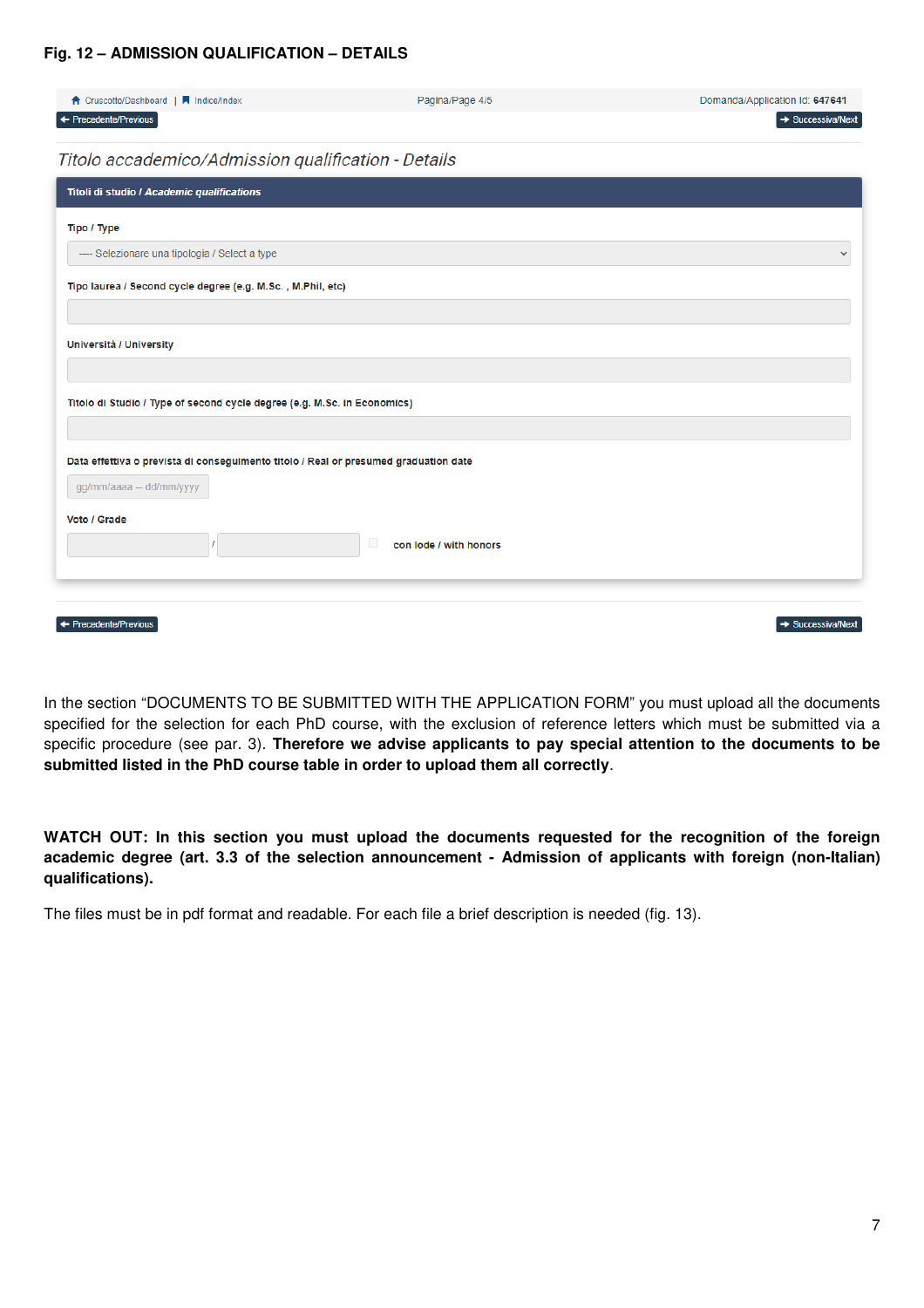#### **Fig. 13 – DOCUMENTS TO BE SUBMITTED WITH THE APPLICATION FORM**

| O Inserisci manualmente/Insert manually     |                                                                                                                                                                                                                                                                                                                         |
|---------------------------------------------|-------------------------------------------------------------------------------------------------------------------------------------------------------------------------------------------------------------------------------------------------------------------------------------------------------------------------|
| Q Cerca/Search                              |                                                                                                                                                                                                                                                                                                                         |
|                                             | Cancella / Delete                                                                                                                                                                                                                                                                                                       |
|                                             | Aqqiunqi / Add                                                                                                                                                                                                                                                                                                          |
|                                             |                                                                                                                                                                                                                                                                                                                         |
|                                             | TITOLI E DOCUMENTI/ ATTACHMENTS (PLEASE ATTACH HERE ALL THE DOCUMENTS TO SUBMIT WITH YOUR APPLICATION FORM)                                                                                                                                                                                                             |
|                                             |                                                                                                                                                                                                                                                                                                                         |
|                                             | In questa sezione vanno caricati i titoli richiesti per il corso di dottorato selezionato e che il candidato intende sottoporre alla valutazione della Commissione                                                                                                                                                      |
|                                             | the candidate thinks relevant for the committee evaluation (PLEASE check the relevant course table)                                                                                                                                                                                                                     |
|                                             | Attenzione*: inserire qui i documenti richiesti per il riconoscimento dell'eventuale titolo straniero, come previsto dall'avviso alla selezione Art. 3.3<br>Attention*: please attach here the documents useful for the evaluation of the foreign qualification as indicated in the Selection announment at the Art.3.3 |
|                                             |                                                                                                                                                                                                                                                                                                                         |
|                                             |                                                                                                                                                                                                                                                                                                                         |
|                                             |                                                                                                                                                                                                                                                                                                                         |
| $\vert$ 1<br><b>Descrizione/Description</b> | (Consultare la scheda del corso selezionato) / In this section you should upload the documents to submit for the chosen PhD Course and any further documents that                                                                                                                                                       |

After filling in this section applicants will be redirected to the dashboard where they see the draft of their application form. In order to submit it applicants must click on submit (fig. 14).

**Fig. 14 – Submission of the application** 

| 167 | in bozza/draft                              | 2015-05-28 11:35:14                                                                                   | Modifica/Modify<br>Verifica/Verify<br>Presenta/Submit                        |                               |
|-----|---------------------------------------------|-------------------------------------------------------------------------------------------------------|------------------------------------------------------------------------------|-------------------------------|
| 177 | in bozza/draft                              | 2015-05-28 12:47:44                                                                                   | Modifica/Modify<br>Verifica/Verify<br>Presenta/Submit                        |                               |
| 195 | da<br>firmare/unsigned                      | 2015-05-28 16:31:34                                                                                   | Modifica/Modify<br>Visualizza/View<br>Presenta/Submit                        | ± PDF domanda/Application PDF |
|     | Registra una nuova domanda / New submission |                                                                                                       |                                                                              |                               |
|     |                                             | Domanda di prove di ammissione con modalità individualizzate per candidati con disabilità o dislessia |                                                                              |                               |
|     |                                             |                                                                                                       |                                                                              |                               |
|     |                                             |                                                                                                       | In collaborazione con $\mathsf{CINECA}$<br>Supporto tecnico: unipd@cineca.it |                               |
|     |                                             |                                                                                                       |                                                                              |                               |

If the application has been filled in correctly you will see the pdf file of the application. In case there are mistakes applicants receive an error message and the application must be corrected. When the application has been corrected you are directed to the following section and you must click on 'Submit' (fig. 15). In case of access via SPID, no signature will be required when submitting the application.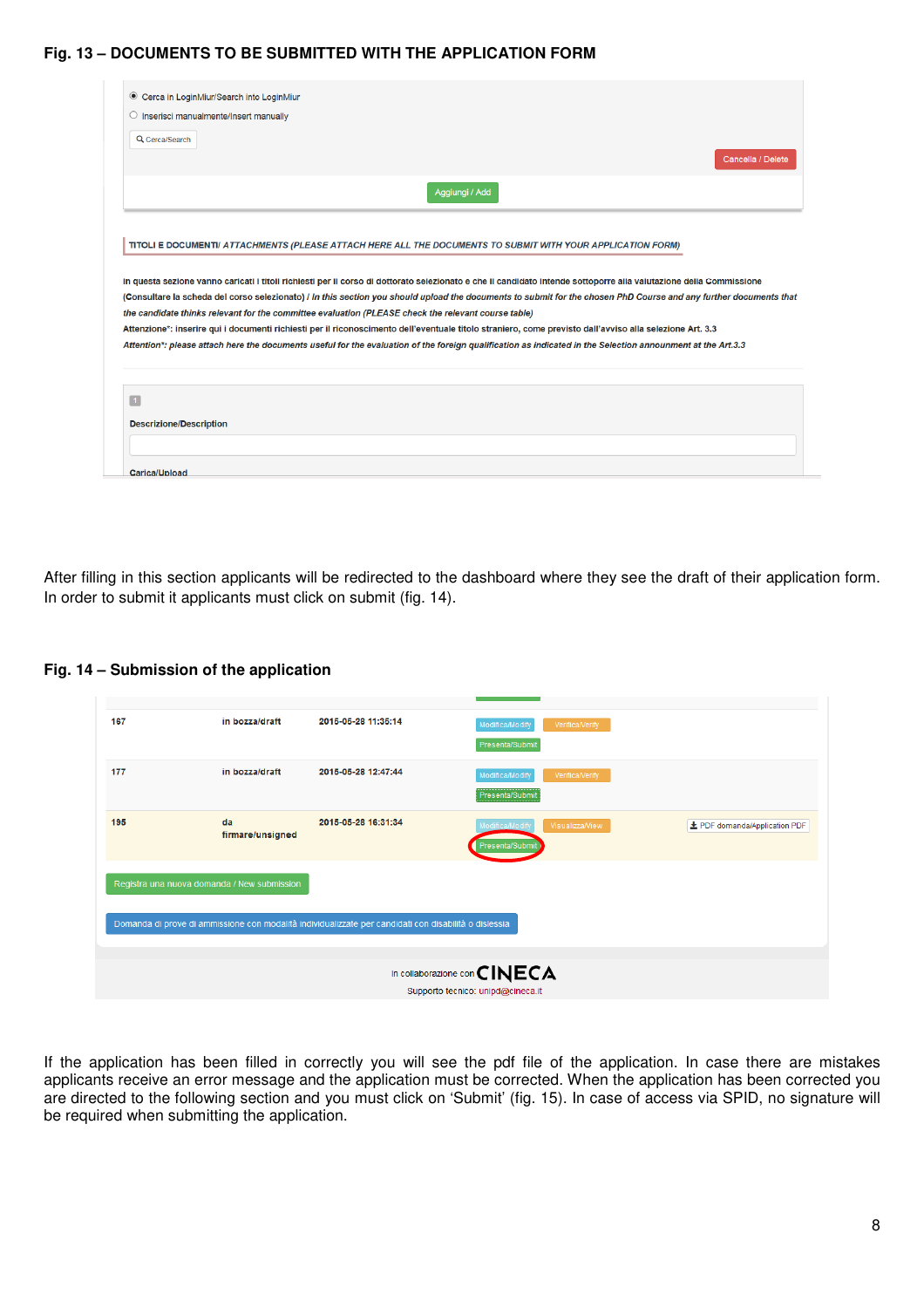#### **Fig. 15 – Submission of the application**

| <b>Descrizione/Description</b>                                   |  |  |  |
|------------------------------------------------------------------|--|--|--|
| fhgjhkjljklòjhtdghnfgb bvjurstjhnxd gfhntg etgdhbnfd d teh       |  |  |  |
| Dettagli sul file allegato/Attachment details                    |  |  |  |
| STATUTO_con_modifica_art46c9.pdf                                 |  |  |  |
| Dimensione/Size (byte)                                           |  |  |  |
| 582816                                                           |  |  |  |
| Checksum                                                         |  |  |  |
| 46794f3385d9631ae8d5bc367eb05caf9f1a91e8cade830ba9007ce0d90a5c04 |  |  |  |
| Tipo di checksum/Checksum type                                   |  |  |  |
| <b>SHA256</b>                                                    |  |  |  |
| Sostituisci/Change file                                          |  |  |  |
| Scegli file   Nessun file selezionato                            |  |  |  |
| Firma del candidato                                              |  |  |  |
| Candidate's signature                                            |  |  |  |
|                                                                  |  |  |  |
|                                                                  |  |  |  |

After the submission you will see three possibilities to sign the application. You must choose one and follow the instructions (fig. 16).

#### **Fig. 16 – Signature**

<u> Terminal de la compagnie de la compagnie de la compagnie de la compagnie de la compagnie de la compagnie de l</u>

| ← Cruscotto/Dashboard                                                                                                                                       | Domanda/Application Id: 63262 |  |  |
|-------------------------------------------------------------------------------------------------------------------------------------------------------------|-------------------------------|--|--|
| Il sistema supporta le sequenti modalità / The following options are available:                                                                             |                               |  |  |
| Firma il documento manualmente / Sign the application (no digital signature)                                                                                |                               |  |  |
| Per firmare manualmente il documento è necessario scaricare il PDF del documento sul proprio computer, stamparlo, firmarlo manualmente,                     |                               |  |  |
| effettuarne la scansione in un file PDF e caricare quest'ultimo sul sito. / If you can't sign the document digitally as specified in the other sections you |                               |  |  |
| need to download the pdf file of the application, print it, sign it in orginal, scan it in a pdf file and upload it again on the website.                   |                               |  |  |
| ATTENZIONE: la scansione, oltre alle pagine della domanda, dovrà contenere nell'ultima pagina la copia di un documento di identità in corso di              |                               |  |  |
| validità (questo passaggio non è necessario se la copia del documento di identità è stata inserita tra gli allegati alla domanda) / WATCH OUT: the          |                               |  |  |
| copy of a valid identity document must be included as the last page of the scanned pdf, after the application form pages (this step can be dispensed        |                               |  |  |
| with if a copy of the document was uploaded as an attachment of the application form)                                                                       |                               |  |  |
|                                                                                                                                                             |                               |  |  |
| Firma il documento sul server ConFirma / Sign the application on the server using ConFirma service                                                          |                               |  |  |
| Per firmare digitalmente il documento è necessario avere una dotazione hardware (ad esempio smart card o dispositivo USB con certificato digitale           |                               |  |  |
| di sottoscrizione rilasciato da un Certificatore accreditato) compatibile con il servizio ConFirma. Dopo la firma sarà possibile scaricare il PDF firmato   |                               |  |  |
| / In oder to sign digitally the application it is necessary to have an hardware (e.g. smart card or USB with digital signature certificate issued by an     |                               |  |  |
| approved certification body) compatible with ConFirma service. After signing, applicants can download the signed pdf application                            |                               |  |  |
| Firma digitalmente il documento sul tuo personal computer / Sign the application digitally on your pc                                                       |                               |  |  |
| Per firmare digitalmente il documento è necessario avere una dotazione hardware (ad esempio smart card o dispositivo USB con certificato digitale           |                               |  |  |
| di sottoscrizione rilasciato da un Certificatore accreditato) e software di firma digitale con cui generare, a partire dal file PDF del documento           |                               |  |  |
|                                                                                                                                                             |                               |  |  |

**WATCH OUT:** Applicants who, during registration selected "**NO**" in the "**Italian Citizenship**" field and did not indicate a "**tax code**", will be only allowed to add their original signature to the application, i.e. they will only see the "no digital signature" option during the signature process.